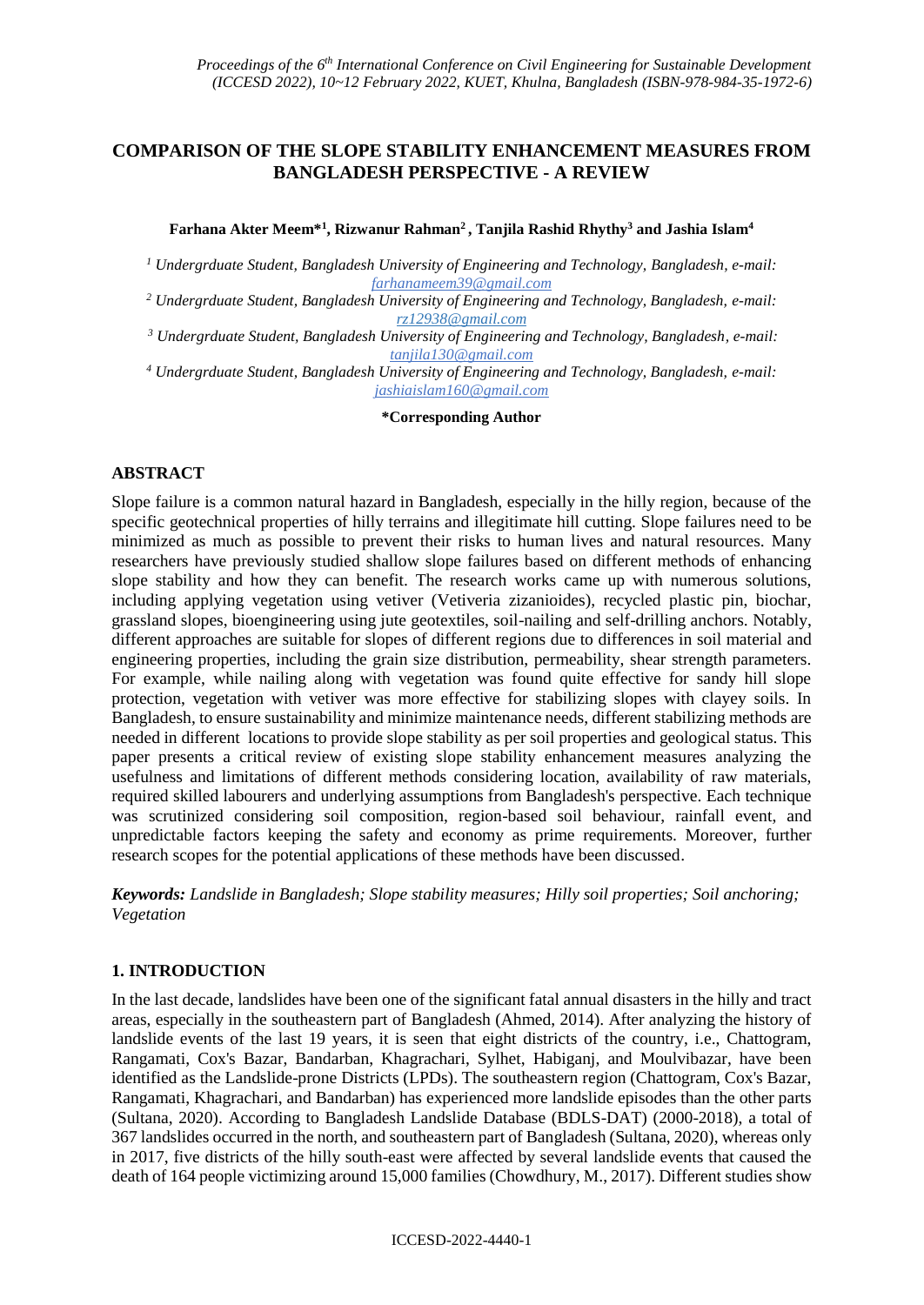that between 2007 and 2018, landslides episodes have increased every year, exposing new places (Froude & Petley, 2018; Haque et al., 2019). As Sultana (2020) stated, the existing government policies of Bangladesh are usually emergency response (such as relocation, rescue & relief works) oriented. Some preventive relocation policies have been developed in the high-risk zone to reduce the risk by resettling 2,00,000 vulnerable people in Chattogram (Sarker & Rashid, 2013). However, due to the Chattogram Hill Tracts Peace Accord-1997, this act can not be applied successfully. Also, according to the participants, relocation strategies are not suitable for the tribal people's culture and lifestyles (Sultana & Tan, 2021). The local administration also implements a landslide Early Warning System (EWS) (Intrieri et al., 2012). However, according to 15 out of 45 officials (9 out of 16 Upazilas), the existing mitigation strategies are insufficient (Sultana & Tan, 2021). It should be reformed into various structural interventions (i.e., slope stabilization, drainage, vegetation management, physical barriers, escape routes, relocation, excavation, construction and dwelling codes) to minimize the frequency and intensity of landslide hazards (Lacasse et al., 2009). Slope stabilization is an effective way that helps to resist the force that comes along the slope (Jeet, A. A., 2020). Different slope stabilization methods are available such as vegetation, soil-nailing, grassland slope, biochar, plastic-pin, soil-anchor etc. However, their implementation depends on the soil type, slope characteristics, rainfall, cost, and maintenance. Study shows that in Chattogram hilly areas, soil samples are consist of medium (37%) to very fine (57%) sand with a small amount of silt and clay (Islam et al., 2014), whereas, in Rangamati, hilly areas are covered with siltstone with subordinate shale, sandy shale and sandstone (Begum et al., 2020). Tertiary hill sediments in Chattogram, Sylhet, and Mymensingh districts mainly comprise sand quartz 70-90% of the total( Huq, S., Shoaib, J., 2013). Moreover, as per laboratory analysis and field investigation in Chattogram division, low cohesion value, low internal friction angle, and greater slope angle from that of the angle of internal friction are the leading causes of rainfall-triggered landslides in the hills. Also, deforestation, cutting down of hills, inappropriate agricultural activities in hilly areas make the area more vulnerable to landslides if the slope angle of the hill is greater than the limit (30°) (Mia A. F., Farazi A. H. and Mahmud M. I., 2017). On the other hand, in the Rangamati district, landslide events occur mainly due to hill cutting (22%), de-vegetation (4%), heavy rainfall (21%), earthquake (12%), steeper hill (4%), and house construction (6%) (Kafy, Hasan, et al. 2017). Depending on the soil type, different methods have been analyzed to prevent shallow landslides, such as vegetation using vetiver to prevent landslides due to rainfall (Islam, M.A., Islam, M.S., Chowdhury, M.E. et al.,2021), recycled plastic pins for hillslope stabilization (Jeet, A., 2020), use of biochar to increase the mechanical strength (Chen, XW., Wong, J.TF., Ng, C.WW., et al.,2015), slope stabilization using selfdrilling anchors (Singh, P. and Mittal, S., 2018). In this review paper, the available methods will be discussed, analyzed considering geographic conditions and the suitability of applications of the methods in different locations of Bangladesh.

### **2. STUDY AREA**

This review paper focuses on the hilly areas of Bangladesh in the Chattogram and the Sylhet division. In the Chattogram division, the low hills (100 m-300 m) are made up of unconsolidated Dupi Tila and Dihing sandstones and shales, while the high hills (300 m-1200 m) are made up of consolidated Tipam and Surma siltstones and sandstones (Brammer, H., 1996). In the north and east, yearly rainfall is 2540 mm, whereas it is 2794–3777 mm in the south-west. The monsoon period (June to October) is the most hazardous season, with heavy rainfall causing 86 % of landslides (Sultana, N., & Tan, S., 2021).

### **3. METHODOLOGY**

#### **3.1. Vegetation**

Vegetation is a process of covering the land using plant communities to stabilize the soil using the root's hydrological and mechanical properties (Islam & Rahman, 2019). The plant root adds an interlocking property to the soil material and helps remove the water, thus providing shear strength to the soil (Saifuddin and Osman 2014). Available materials for slope reinforcement are grass, shrubs, herbs, and trees with different root structures, mechanical properties, cost, maintenance, and establishment period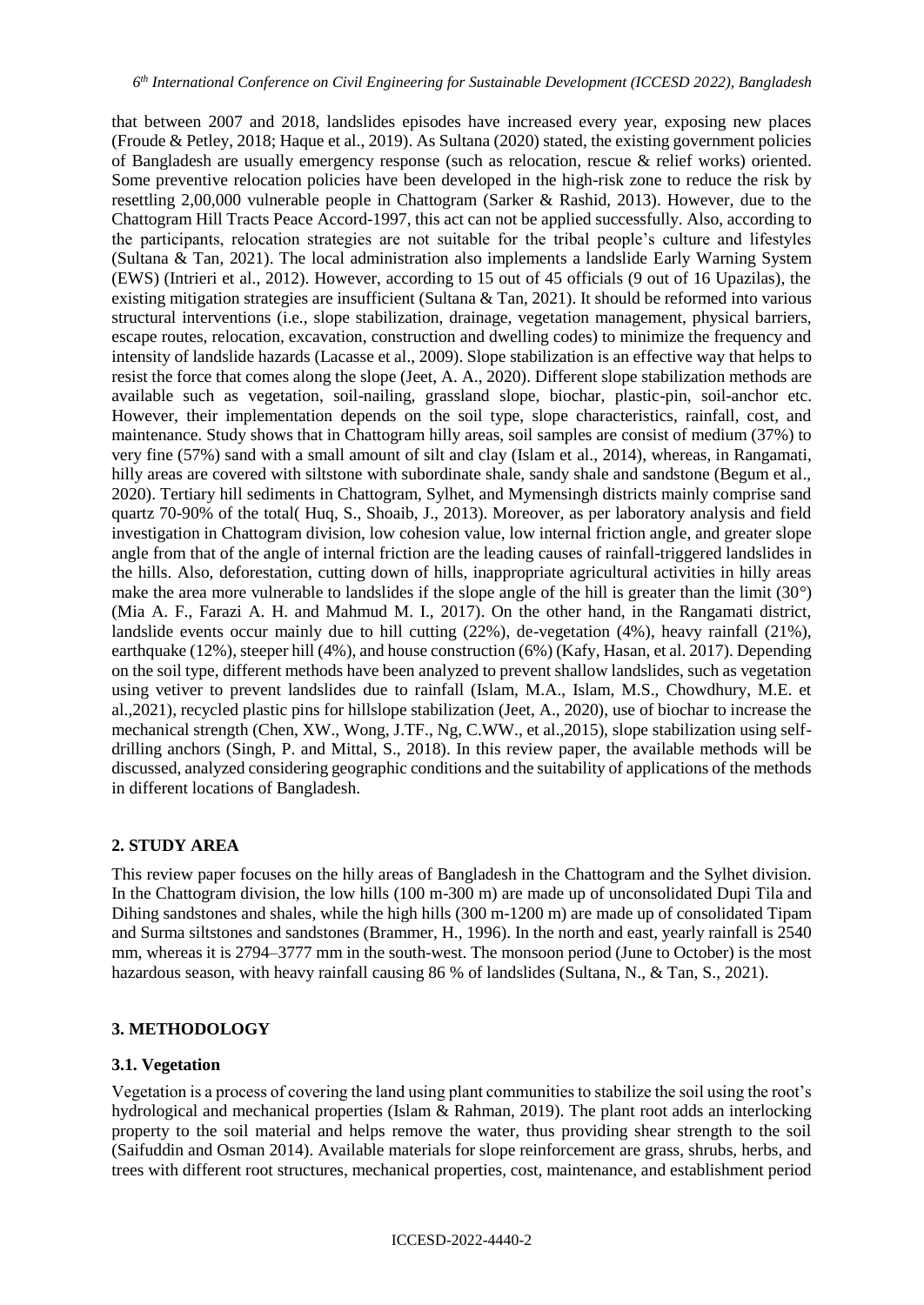(Islam & Rahman, 2019). Previous studies on Acacia forest land show that such vegetation (Acacia auriculiformis, Acacia Mangium, Gmelina Arborea, etc.) improves soil's overall physical and chemical properties by adding relatively higher content of organic matter, total nitrogen, exchangeable cations, and CEC but, these plants require a long time to establish and slow-growing (Akhtaruzzaman et al., 2020). However, deep-rooted trees perform better for stabilizing slopes where the wind speed and risk of a cyclone are low as the Factor of Safety falls drastically (Gupta, 2016). On the contrary, the surfacemat effect of herbaceous vegetated slopes decreases with depth. The vegetation is not much affected by the hydrological dynamics of soil, thus preventing shallow slope failure, which is primarily related to high moisture content (Löbmann et al., 2020). Vetiver grass (*Vetiveria zizanioides*), a graminaceous plant with fibrous roots that can grow up to 3 meters, is effective to reduce top-soil erosion and protecting shallow depth slope failure with low cost, only US\$ 4.7 per square meter (Islam et al., 2013) and attains enough height in a short period (Islam. M. S. & Islam. M. A., 2018). Studies also show that vetiver grass in slope reduces the surface runoff volume 18-71% (for different vegetation intervals) and decrease the cumulative sediment yield by 312% compared to the bare slope, which will indeed reduce the rainfall-induced slope failures (Islam et al., 2021). This lesser surface runoff can result in less soil erosion, but this also increases the rate of infiltration (35% higher for a closed experimental setup) by adding permeability to the soil, and in the hilly areas, rainwater infiltration and steep slope are two of the significant causes of slope failure (Islam M. A. et al., 2021, Islam M. S. & Rahman, 2019). Analyzing the soil type and growth rate of vetiver grass, Nasrin (2013) stated that the growth rate is higher in silty soil than in clayey soil, which is very similar to another experiment by Islam M. S. and Islam M. A. (2018). The percentage of FoS due to vetiver also can rise to 48% in silty soil, whereas about 5–35% value is obtained in the case of clayey soil (Suhatril et al., 2019). In Bangladesh, some bioengineering techniques such as vegetation have been applied on some sample sites applying artificial grass treatment using vetiver, and the participants in the programme accepted vegetation as an effective way to mitigate landslides (Dhungana et al., 2020). Also, in Cox's Bazar district, Bangladesh Forest Department (BFD) has launched a project of afforestation and reforestation in the hilly region called "Sustainable Forests and Livelihoods Project (SUFAL)" in 88 hectors areas (Sultana & Tan, 2021). According to Baten et al., Community-managed Village Common Forest (VCF) should be implemented besides the local government for an effective forest management programme against all the odds of the regional groups and tribal communities (2010).

#### **3.2. Biochar**

Biochar is a carbon-rich substance created by heating biomass such as wood, leaves, manure, and sludge at low temperatures (700 °C) (Stockmann, 2011) in the presence of little or no oxygen supply (Lehmann and Joseph,2009). Research works of biochar are classified into five significant aspects. They are contaminants control, greenhouse gas control, plant response, soil biology and soil physical and chemical properties (Chen, XW., Wong, J.TF., Ng, C.WW., *et al.*,2015). Researches have shown that hydraulic conductivity (Yaghoubi, p., 2012), water retention (Cao et al., 2014) and water content (Hseu, Z. Y., Jien, S. H., Chien, W. H., & Liou, R. C.,2014) and resisting capacity against erosion (Fang et al., 2013) are increased in biochar amended soil. A study has shown that soil treated with biochar decreases soil loss during rainfall in calcareous and non-calcareous soil. Moreover, in non-calcareous soils, using biochar reduces bulk density, thus increasing the infiltration rate, whereas in calcareous soils, using the same quantity of biochar does not affect bulk density (Abrol, V. et al., 2016). According to Bangladesh Biochar Initiative, no research works has been done on slope stability using biochar in Bangladesh. Slope stabilization using biochar has both advantages and disadvantages. Research works have been done to estimate the cost of application on different methods; among them, broadcast-and-disk and trench-and-fill are easy to apply. In broadcast application, at saturation rates of 2.5, 5, 10,25 and 50 tons per acre, the cost of application is \$29, \$44, \$72, \$158, and \$300 respectively, while in trench-and-fill method, for saturation rate 5, 10, 15, 25, 50 and 75 tons per acre, with 2 feet deep trenches with an application rate of 15 feet per minutes, the cost of application is \$34, \$85, \$171, \$341, and \$512 respectively (Williams, M. M., & Arnott, J. C., 2010).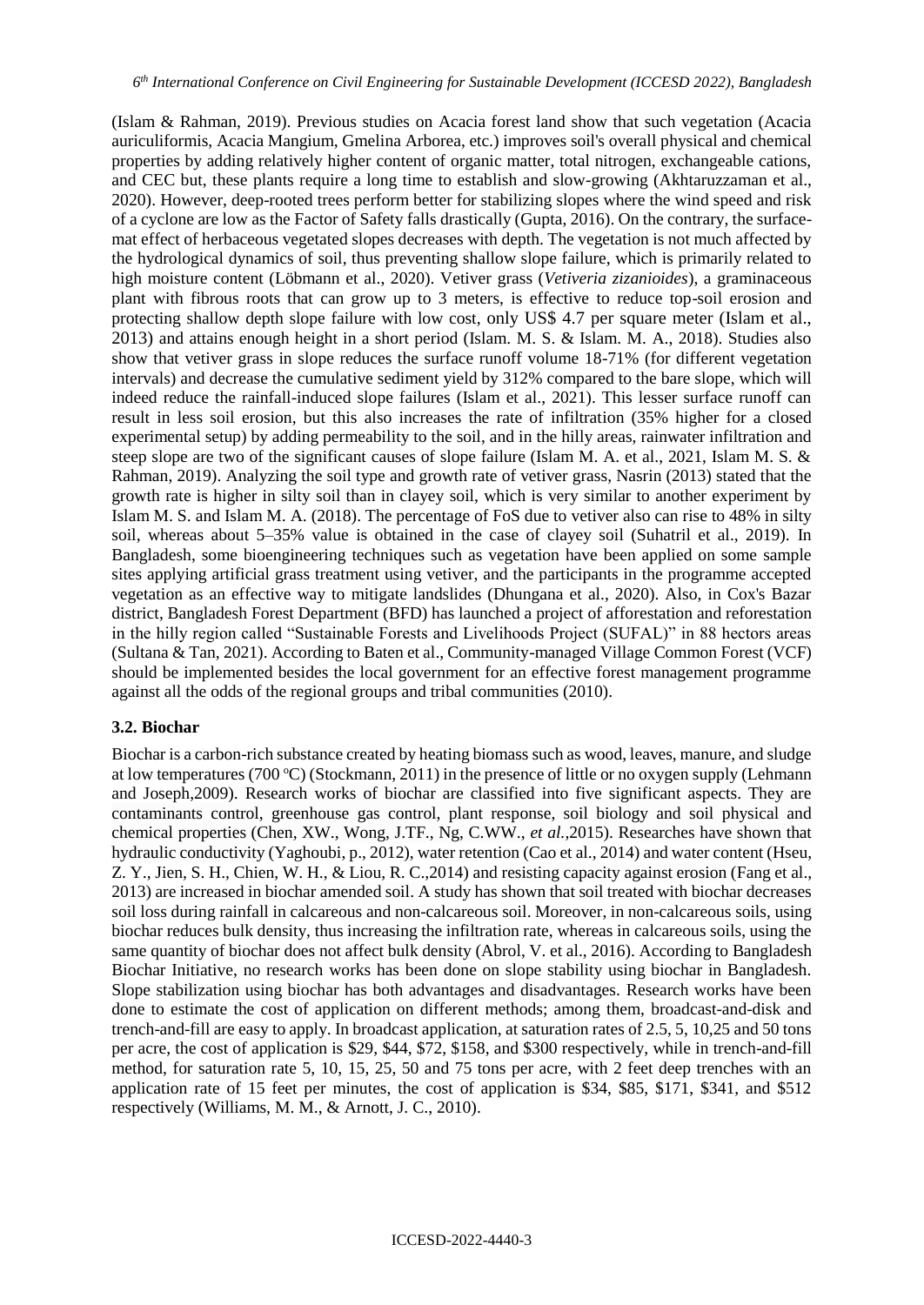# **3.3. Recycled Plastic Pin**

Recycled Plastic Pin (RPP) is manufactured from recycled plastic materials and some other wastes (such as fly ash, polymers, sawdust) to provide shear strength to soil mass (Hossain J. & Hossain M. S., 2012). Hossain J. & Hossain M. S. (2012) also reported that RPPs are lightweight, can be modified with conventional equipment and are highly resistant to extreme environmental conditions such as a biochemical attack, UV ray, and freeze-thaw acidic-alkaline condition. This is an eco-friendly and costeffective method. In Bangladesh, about 3000 tons of industrial plastic waste per day results in 800,000 tons of plastic waste annually, which threatens our environment (Jeet, 2020). Thus, a significant amount of plastic can be recycled commercially to manufacture RPPs at a cheaper rate and protect our environment from the threatening plastic waste. An experimental study by Khan et al. (2017) shows that RPP installation gives higher FoS of a slope (greater than two at critical slope height lower than 9.91 m) for constant soil parameters. A parametric study conducted with different RPP lengths (ranging from 8 ft to 12 ft) shows that an increase in RPP length results in higher FoS (Khan et al., 2014). Jeet (2020) recommended the spacing between 1m to 2 m, whereas Khan et al. (2014) suggested it be up to 1.5 m for better reinforcement. Besides adding shear reinforcement to the soil, RPPs have sufficient stiffness and strength to withstand the stress while installing, making them more user-friendly (Bowders et al., 2003). Different installation methods are available, but according to the study by Sommers et al. (2000), the mast-mounted hammer system is highly preferable because of its effectiveness, accuracy, less skill requirement and cheaper installation cost (317 pins were installed in four days for a total installation cost of \$5,250 including labour). Khan et al. (2017) reported that RPPs could add an excellent reinforcement to the clayey soil as higher cohesion values of soil (8.07 kPa) yields more excellent Factor of Safety (between 1.93 and 3.76), except that FoS tends to decrease when the slope height exceeded 8.38 m (27.5 ft). Another numerical analysis by Jeet (2020) on the effect of RPPs installation in clayey sand shows a moderate increase in FoS (up to 1.67), thus providing versatile use of RPPs. Also, a combination of RPPs and modified moisture barrier has a significant impact in controlling the rainfall-induced cyclic wetting and drying that lower (3 times less) lateral deformation of soil (Sapkota et al., 2019). Despite having a promising scope, there has not been any implementation of RPPs in Bangladesh yet. As RPPs are made from waste plastic at a cheaper cost and require no maintenance (Jeet, 2020), this method can thus serve as a significant slope stabilizing method in our country.

# **3.4. Jute Geotextile**

Geotextiles have been utilized as a method of ground improvement to improve soil performance for several years in several sectors of geotechnical engineering. Natural fibres including jute, coir, sisal, kenaf, and ramie, as well as other low-cost natural materials such as palm leaves, wood, and split bamboo, are utilized in geotechnical applications like soil stabilization, erosion control, and soil reinforcement in the hilly areas (Desai & Kant, 2016). For Bangladesh as a major producer of jute fibres and an exporter of geojute (commercial name: "soil saver"), a cost-effective and straightforward solution to rain-induced erosion control problems might be anticipated (Rahman and Khan, 2009). Geojute is a popular open mesh jute geotextile made in Bangladesh, and they usually last two monsoons before degrading (Khan & Binoy). There are three basic types of JGT based on constructional features, (i)Woven, (ii) Open weave, (iii) Nonwoven (Sanyal, 2017). A study by Sanyal (2017) states that jute fibre has physical properties of high tenacity, high initial modulus, low elongation at break, highly hydrophilic, high roughness coefficient, excellent spinnability and very high thermal stability that make jute an excellent geotextile compared to synthetic fibre. Laboratory study shows that it increases slope stability during rainy weather when there is no vegetation cover, and the top-soil erosion can be reduced by 95% (Khan & Binoy, 2012). It is recommended to use 500 and 700 GSM open weave jute geotextiles with tea and grass plants respectively (up to 90% of the slope) to effectively stabilize hill slopes (Manivannan et al., 2019). A field test on embankment reported that the factor of safety after implementing jute geotextile was found to be 1.26 (increased 51%). After seven months, the factor of safety was found to be 3.2 (Sanyal, 2017). According to Khan & Binoy (2012), the application of jute geotextile on sandy soil shows excellent success in stabilizing slopes and controlling top-soil erosion. In Bangladesh, five river bank sites were selected in different geographical regions (Panchagarh, Rangpur, Rajbari, Gopalganj and Khulna) by BWDB, BUET and JDPC to apply jute geotextile and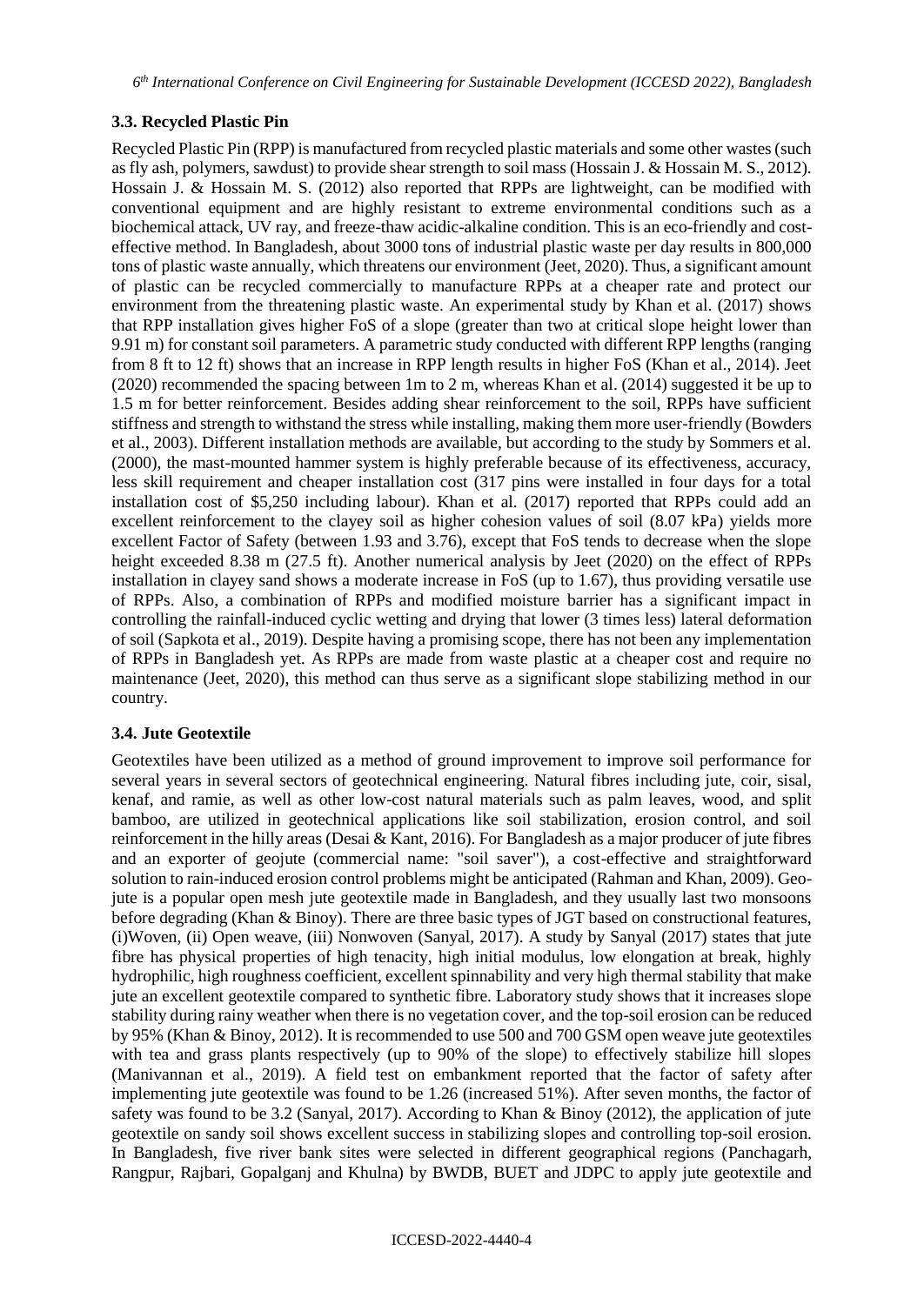investigate. The project was done in 2013, and there was no disturbance reported for many years (Khan, 2016). Locally manufactured jute geotextile in Bangladesh costs BDT 2.30 to 3.0 per sft slope for 500 gsm (Hossain, 2018). This shows the potentiality of jute geotextile in various slope stabilization fields.

### **3.5 Soil nailing**

Soil nailing implies reinforcing and strengthening existing structures by placing closely spaced steel bars, known as 'nails,' into a slope as work progresses from top to bottom (Tan, Y. C., & Chow, C. M., 2004). This procedure produces a strengthened portion that is both stable and capable of retaining the ground underneath it (Tan, Y. C., & Chow, C. M., 2004). In Malaysia, soil nailing has become popular in road construction and hillside development projects because of its simple construction and low maintenance requirements (Chee-Meng, C., & Yean-Chin, T., 2006). In Bangladesh, soil nailing has not gained much popularity in slope stabilization but it can be a solution in preventing landslides (Islam et al., 2017). Elahi, T. E., Islam, M. A., and Islam, M. S. in 2019 showed that in the sandy soil of Rangamati, FoS is increased by 61% if the slope is reinforced with soil nailing and vegetation, and in clayey soil, FoS is increased by only 13%. According to Shaw-Shong, L. (2005), the following soil types are suitable for soil nailing

- Stiff fine/cohesive soil.
- Cemented granular soil.
- Well-graded granular soils having a minimum apparent cohesiveness of 5kPa, as measured by capillary suction, and enough moisture content.
- Most residual soils and weathered rock mass without unfavorable geological conditions (such as poor day-lighting discontinuities, extensively fractured rock mass) exposed during the staged excavation.

In hill slopes, the soil is eroded due to extensive rainfall (Islam and Islam, 2018). Research conducted by Mittal, S. in 2006 showed that soil nailing is be a helpful method for protecting the slope during rainfall. The materials used for soil nailing are available in Bangladesh as Bangladesh is much sufficient in manufacturing steel reinforcement. According to Tan, Y. C., & Chow, C. M. (2004), materials used for soil nailing should be-

1. Steel Nail reinforcement. BS 4449 or equivalent standard.

2. Steel welded wire fabric. BS 2283 or equivalent standard.

From Bangladesh's perspective, hill slopes reinforced with vegetation and soil nailing will effectively stabilize the hill slopes because of the easy availability of raw materials and low maintenance cost.

### **3.6 Soil anchoring**

Soil anchoring is a technique similar to soil nailing. Anchors/nails are inserted to increase the soil's tensile and shear strength and constrain its displacements (Singh, P., & Mittal, S., 2018). In our country, no research work or application of soil anchoring has been made in slope stabilization. The conventional approach for protecting hill slopes is to construct RC retaining walls and masonry walls, which are expensive in Bangladesh ( Elahi, T. E., Islam, M. A., & Islam, M. S., 2019). The existing RC retaining wall and masonry wall can be upgraded by inserting steel anchors through the walls. Soil anchoring with steel bars is also effective when the vertical load alone or above the slope is increased that results in improvement of the shear resistance along the slip surface (Hobst and Zajic 1983; Bromhead 1994).

### **4. COMPARATIVE ANALYSIS AMONG DIFFERENT METHODS**

To understand the suitability and efficiency of the available slope stabilizing from Bangladesh perspective, Table-1 represents the comparison considering the soil type, material, cost and maintenance.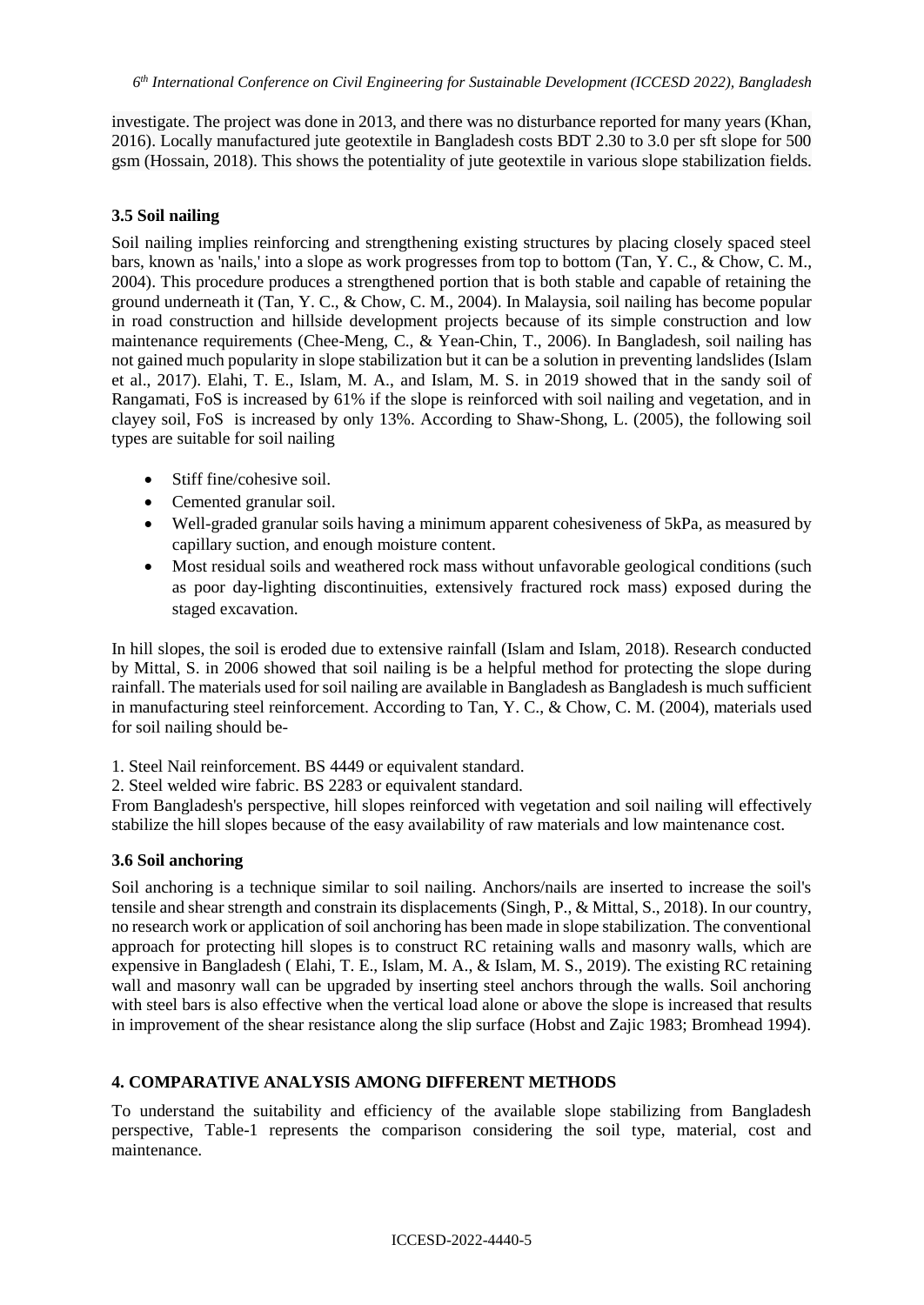| ${\bf N}$      | <b>Methods</b>            | <b>Suitable Soil</b>                                                                                                               | <b>Raw materials</b>                                                                                                                                                                                                      | Cost                                                                                                                                                                                                                                                                                                                                                                                                                                                                          | <b>Maintenan</b>                                        |
|----------------|---------------------------|------------------------------------------------------------------------------------------------------------------------------------|---------------------------------------------------------------------------------------------------------------------------------------------------------------------------------------------------------------------------|-------------------------------------------------------------------------------------------------------------------------------------------------------------------------------------------------------------------------------------------------------------------------------------------------------------------------------------------------------------------------------------------------------------------------------------------------------------------------------|---------------------------------------------------------|
| $\bf{o}$       |                           | <b>Type</b>                                                                                                                        |                                                                                                                                                                                                                           |                                                                                                                                                                                                                                                                                                                                                                                                                                                                               | ce                                                      |
| $\mathbf{1}$   | Vegetation                | 1. Silty Sand<br>2. Clayey<br>Soil                                                                                                 | 1. Vetiver grass<br>(Vetiveria<br>zizanioides)                                                                                                                                                                            | Cost of vetiver plantation US\$ 4.7<br>per square meter                                                                                                                                                                                                                                                                                                                                                                                                                       | Low cost of<br>maintenanc<br>${\rm e}$                  |
| $\overline{2}$ | Application<br>of Biochar | 1. Soils with<br>less hydraulic<br>conductivity.<br>2. Non-<br>calcareous<br>soil.                                                 | 1. Solid by-<br>products of<br>Pyrolysis<br>2. Pyrolysis raw<br>materials: animal<br>feedings, crop<br>residues,<br>agricultural<br>materials, food<br>wastes, woody<br>materials, animal<br>litters and solid<br>wastes. | 1.In broadcast application at<br>saturation rate of $2.5$ , $5$ , $10$ , $25$<br>and 50 tons per acre the cost of<br>application is \$29, \$44, \$72,<br>\$158, and \$300 respectively.<br>2. In trench-and-fill application<br>method, for saturation rate 5, 10,<br>15, 25, 50 and 75 tons per acre,<br>with 2 feet deep trenches with an<br>application rate of 15 feet per<br>minutes, the cost of application is<br>\$34, \$85, \$171, \$341, and \$512<br>respectively. | Re-<br>application<br>of biochar<br>after 2-3<br>years. |
| 3              | Recycled<br>plastic pin   | 1. Clayey soil<br>2. Clayey<br>sand                                                                                                | 1. Recycled plastic<br>materials.<br>2. Fly ash,<br>polymers, sawdust.                                                                                                                                                    | 1. Mastmounted hammer system:<br>Install 317 pins in four days for a<br>total cost of \$5,250, including<br>labour.                                                                                                                                                                                                                                                                                                                                                           | Requires no<br>maintenanc<br>e.                         |
| 4              | Jute<br>geotextile        | 1. Sandy soil<br>2. Clayey soil                                                                                                    | 1. Natural fibres<br>are jute, coir, sisal,<br>kenaf, ramie, palm<br>leaves, wood, and<br>split bamboo.                                                                                                                   | BDT 2.30 to 3.0 per sft slope for<br>$500$ gsm                                                                                                                                                                                                                                                                                                                                                                                                                                | Re-<br>application<br>after every<br>two<br>monsoons.   |
| 5              | Soil nailing              | 1. Sandy soil<br>2. Cemented<br>granular soil<br>3. Most<br>residual soil<br>and<br>weathered<br>rock mass<br>4. Cohesive<br>soil. | 1. Steel Nail<br>reinforcement. BS<br>4449 or equivalent<br>standard.<br>2. Steel welded<br>wire fabric. BS<br>2283 or equivalent<br>standard                                                                             | N/A                                                                                                                                                                                                                                                                                                                                                                                                                                                                           | Low cost of<br>maintenanc<br>e                          |
| 6              | Soil<br>anchoring         | Same as soil nailing                                                                                                               |                                                                                                                                                                                                                           |                                                                                                                                                                                                                                                                                                                                                                                                                                                                               |                                                         |

Table 1: Comparison among differnt slope stabilization methods.

# **5. CONCLUSION AND RECOMMENDATIONS**

The current study has been conducted to analyze different methodologies of hilly slope stabilization and their suitability for our country in terms of soil types, rainfall event, availability of raw materials, cost and safety factors. As vetiver grass, jute geotextile and soil nailing perform comparatively better in sandy soil, they are compatible to be implemented in Chattogram, Sylhet and Mymensingh hilly regions. Jute geotextile along with vegetation could be a great measure to stabilize Rangamati landslide prone areas considering its silty soil composition and heavy rainfall every year. Application of biochar has potential for our study area for its non-calcareous soil composition to increase mechanical strength. Also, for clayey soil using biochar and RPP respectively is a reliable method. Hill slope reinforcement with vegetation at first to increase cohesion in soil and then implementing soil nailing will work as an effective tool to increase the factor of safety. For existing retaining walls on some sites, applying soil anchoring could add more stability and durability in slope reinforcement.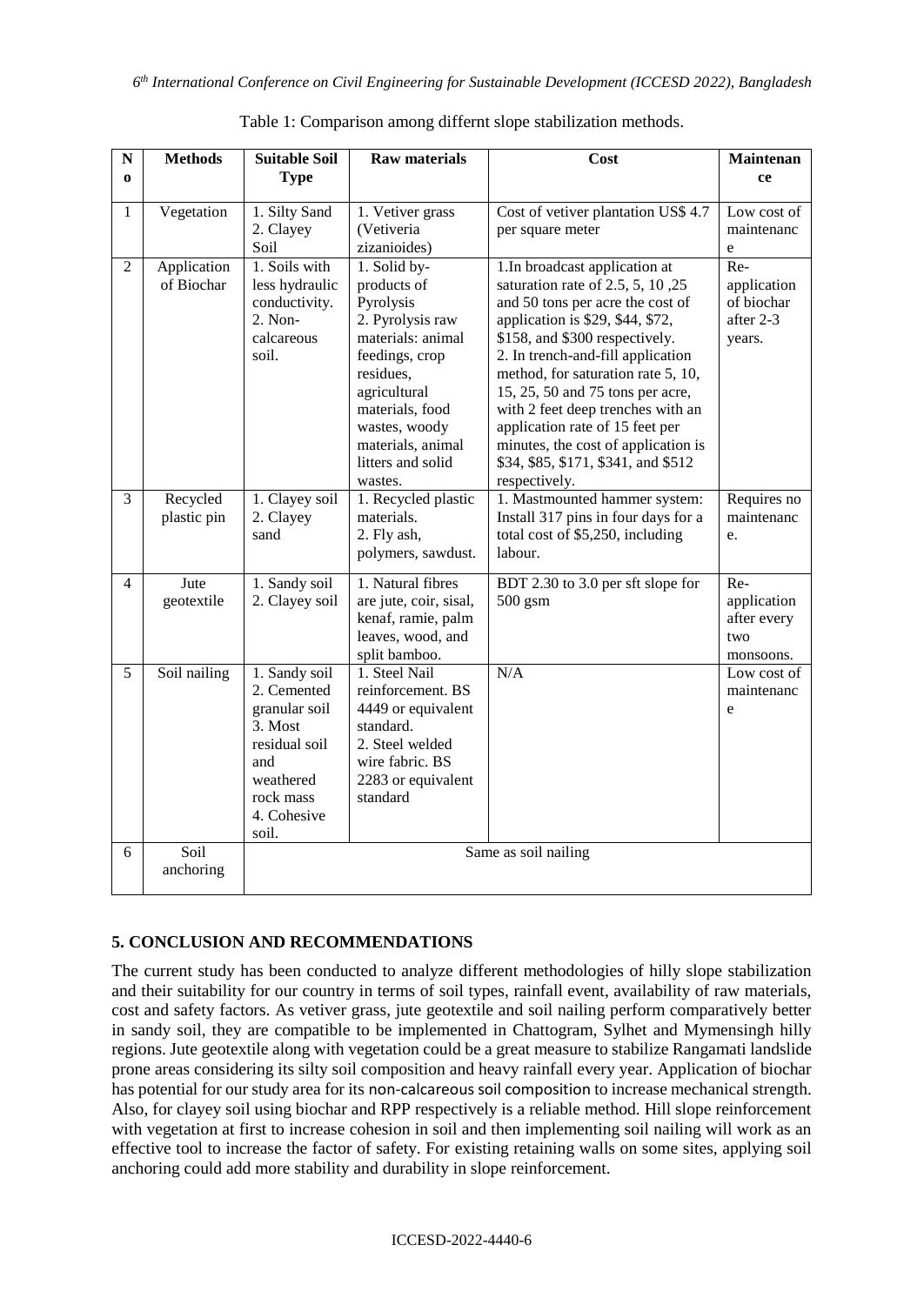In Bangladesh only the implementation of vegetation and jute geotextile has been evidently found. Further research is needed to analyze the soil composition of Bangladesh's different hilly and tract areas for selecting the most suitable slope stabilizing method. A comprehensive cost-benefit analysis of the available methods needs to be reported from Bangladesh's perspective to assist the policymakers.

#### **ACKNOWLEDGEMENTS**

Authors would like to thank Tahsina Alam, Lecturer, Islamic University of Technolgy, and Avijit Acharjee Jeet, Undergraduate Student, Bangladesh University of Engineering and Technology for their kind guidance and consultancy during this review paperwork.

#### **REFERENCES**

- Abrol, V., Ben-Hur, M., Verheijen, F. G., Keizer, J. J., Martins, M. A., Tenaw, H., ... & Graber, E. R. (2016). Biochar effects on soil water infiltration and erosion under seal formation conditions: a rainfall simulation experiment. *Journal of Soils and Sediments*, *16*(12), 2709-2719.
- Adams, M., Crawford, J., Field, D., Henakaarchchi, N., Jenkins, M., McBratney, A., ... & Wheeler, J. (2011). *Managing the soil-plant system to mitigate atmospheric CO2*. Discussion paper for the Soil Carbon Sequestration Summit, 31 January–2 February 2011. The United States Studies Centre at the University of Sydney.
- Ahmed, B. (2015). Landslide susceptibility mapping using multi-criteria evaluation techniques in Chittagong Metropolitan Area, Bangladesh. *Landslides*, *12*(6), 1077-1095.
- Ahmed, M. B., Zhou, J. L., Ngo, H. H., & Guo, W. (2016). Insight into biochar properties and its cost analysis. *Biomass and Bioenergy*, *84*, 76-86.
- Akhtaruzzaman, M., Roy, S., Mahmud, M. S., & Shormin, T. (2020). Soil Properties Under Different Vegetation Types in Chittagong University Campus, Bangladesh. Journal of Forest and Environmental Science, 36(2), 133–142.
- Begum, A., Islam, M. S., & Hasan, M. M. (2020). Landslide susceptibility mapping using GIS and Remote Sensing: A case study of the Rangamati District, Bangladesh.
- Bowders, J. J., Loehr, J. E., Salim, H., & Chen, C. W. (2003). Engineering properties of recycled plastic pins for slope stabilization. *Transportation research record*, *1849*(1), 39-46.
- Brammer, H. (1996). *Geography of the Soils of Bangladesh*. University Press.
- Cao, C. T., Farrell, C., Kristiansen, P. E., & Rayner, J. P. (2014). Biochar makes green roof substrates lighter and improves water supply to plants. *Ecological Engineering*, *71*, 368-374.
- Chee-Meng, C., & Yean-Chin, T. (2006). Soil nail design: A Malaysian perspective. In *International Conference on Slopes* (pp. 379-400).
- Chen, X. W., Wong, J. T. F., Ng, C. W. W., & Wong, M. H. (2016). Feasibility of biochar application on a landfill final cover—a review on balancing ecology and shallow slope stability. *Environmental Science and Pollution Research*, *23*(8), 7111-7125.
- Chowdhury, M. (2017). Rangamati landslides batter 1,700 families. <https://bdnews24.com/bangladesh/2017/06/19/rangamati-landslides-batter-1700-families>
- Desai, A. N., & Kant, R. (2016). Geo-textiles made from natural fibres. In *Geo-textiles* (pp. 61-87). Woodhead Publishing.
- Dhungana, N., Silwal, N., Upadhaya, S., Khadka, C., Regmi, S. K., Joshi, D., & Adhikari, S. (2020). Rural coping and adaptation strategies for climate change by Himalayan communities in Nepal. *Journal of Mountain Science*, *17*, 1462-1474
- E. Intrieri, G. Gigli, F. Mugnai, R. Fanti, N. Casagli, Design and implementation of a landslide early warning system, Eng. Geol. 147 (2012) 124–136.
- Elahi, T. E., Islam, M. A., & Islam, M. S. (2019). Effect of vegetation and nailing for prevention of landslides in Rangamati. In *Proceedings, international conference on disaster risk mitigation (ICDRM 2019), Dhaka, Bangladesh* (pp. 193-197).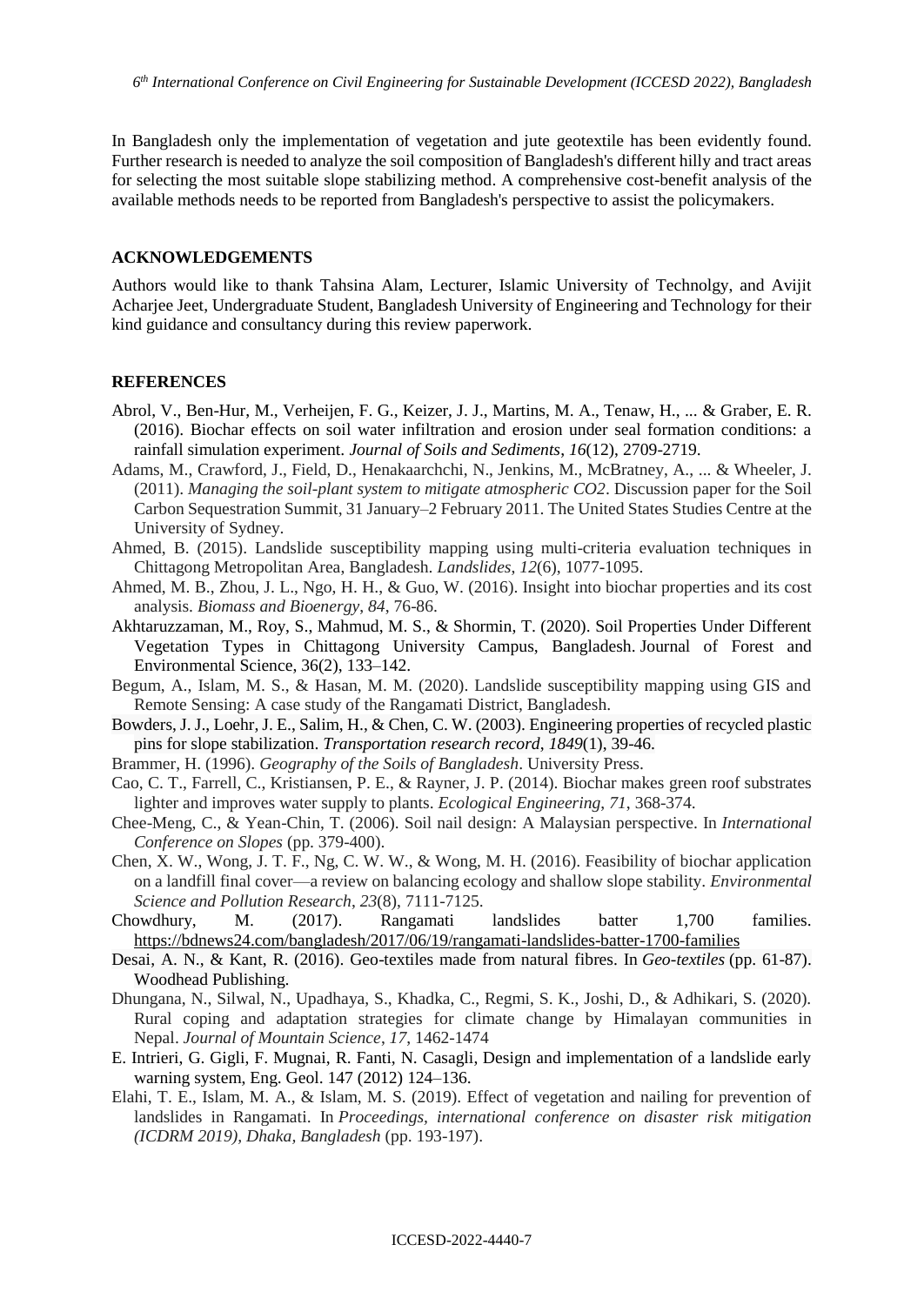- Fang, Q., Chen, B., Lin, Y., & Guan, Y. (2014). Aromatic and hydrophobic surfaces of wood-derived biochar enhance perchlorate adsorption via hydrogen bonding to oxygen-containing organic groups. *Environmental science & technology*, *48*(1), 279-288.
- Froude, M. J., & Petley, D. N. (2018). Global fatal landslide occurrence from 2004 to 2016. Natural Hazards and Earth System Sciences, 18(8), 2161–2181
- Gupta, A. (2016). Relative effectiveness of trees and shrubs on slope stability. *Electron. J. Geotech Eng*, *21*, 737-53.
- Haque, U., da Silva, P. F., Devoli, G., Pilz, J., Zhao, B., Khaloua, A., Wilopo, W., Andersen, P., Lu, P. Lee, J., Yamamoto, T., Keellings, D., Wu, J.-H., & Glass, G. E. (2019). The human cost of global warming: Deadly landslides and their triggers (1995-2014). The Science of the Total Environment, 682, 673–684.
- Hobst, L., and Zajic, J. 1983. Anchoring in rock and soil. 2nd ed. Elsevier Scientific Publishing Company, Amsterdam, The Netherlands. Developments in Geotechnical Engineering, No. 33.
- Hossain J, Hossain MS (2012) Numerical Modeling for Remedial Measures of Shallow Slope Failure Using Recycled Plastic Pins. 3739–3746.
- Hossain, S. (2018). Top-soil erosion control using jute geotextile (JGT) under simulated rainfall.
- Hseu, Z. Y., Jien, S. H., Chien, W. H., & Liou, R. C. (2014). Impacts of biochar on physical properties and erosion potential of a mudstone slopeland soil. *The Scientific World Journal*, *2014*.
- Huq, S. I., & Shoaib, J. M. (2013). *The soils of Bangladesh*. Dordrecht: Springer.
- Islam, M. A., Islam, M. S., Chowdhury, M. E., & Badhon, F. F. (2021). Influence of vetiver grass (Chrysopogon zizanioides) on infiltration and erosion control of hill slopes under simulated extreme rainfall condition in Bangladesh. *Arabian Journal of Geosciences*, *14*(2), 1-14.
- Islam, M. S., & Islam, M. A. (2018). Reduction of landslide risk and water-logging using vegetation. In *E3S web of conferences* (Vol. 65, p. 06003). EDP Sciences[.](https://doi.org/10.1051/e3sconf/20186506003)
- Islam, M. S., & Rahman, A. (2019). Slope stability problem and Bio-engineering approach on slope protection: a case study of Cox's Bazar area, Bangladesh. *Geotechnical Engineering Journal of the SEAGS & AGSSEA*, *49*(4).
- Islam, M. S., Shahriar, B. A. M., & Shahin, H. M. (2013). Study on growth of vetiver grass in tropical region for slope protection. *International Journal of GEOMATE*, *5*(2), 729-734.
- Islam, M.A., Islam, M.S., and Islam, T. (2017) "Landslides in Chittagong Hill Tracts and Possible Measures" International Conference on Disaster Risk Mitigation, Dhaka, Bangladesh.
- Jeet, A. A. (2020). A NUMERICAL STUDY ON EFFECTIVENESS OF RECYCLED PLASTIC PIN IN HILL SLOPE STABILIZATION.
- Kafy, A. A., M. M. Hasan, L. Ferdous, M. R. Ali and M. S. Uddin (2017). Application of Artificial Hierarchy Process for Landslide Susceptibility Modelling in Rangamati Municipality Area, Bangladesh. International Conference on Disaster Risk management: BUET-Japan Institute of Disaster Prevention and Urban Safety (BUET-JIDPUS), Dhaka, Bangladesh: 454-459.
- Khan MS, Hossain MDS, Ahmed A, Greenwood K, Shishani A (2017) Parametric Study on Slope Stability Using Recycled Plastic Pin. In: Geo-Risk 2017. American Society of Civil Engineers, Denver, Colorado, pp 226–236
- Khan, A. J. (2016). Efficacy of jute geotextiles for hillslope erosion control, rural road construction and river bank protection. In *6th Asian Regional Conference on Geosynthetics-Geosynthetics for Infrastructure Development* (pp. 689-695).
- Khan, A. J., & Binoy, T. H. (2012, December). Top soil erosion control Using Geojute. In *Proceedings of international conference on advances in civil engineering, Delhi, India* (Vol. 2829).
- Khan, M. S., Hossain, M. S., & Lozano, N. (2014). Numerical study of slope stabilization using recycled plastic pin. In *Geo-Congress 2014: Geo-characterization and Modeling for Sustainability* (pp. 3092-3101).
- Kokutse, N. K., Temgoua, A. G. T., & Kavazović, Z. (2016). Slope stability and vegetation: Conceptual and numerical investigation of mechanical effects. *Ecological Engineering*, *86*, 146-153
- Lacasse, S., & Nadim, F. (2009). Landslide risk assessment and mitigation strategy. In *Landslides– disaster risk reduction* (pp. 31-61). Springer, Berlin, Heidelberg.
- Lehmann, J., & Joseph, S. (Eds.). (2015). *Biochar for environmental management: science, technology and implementation*. Routledge.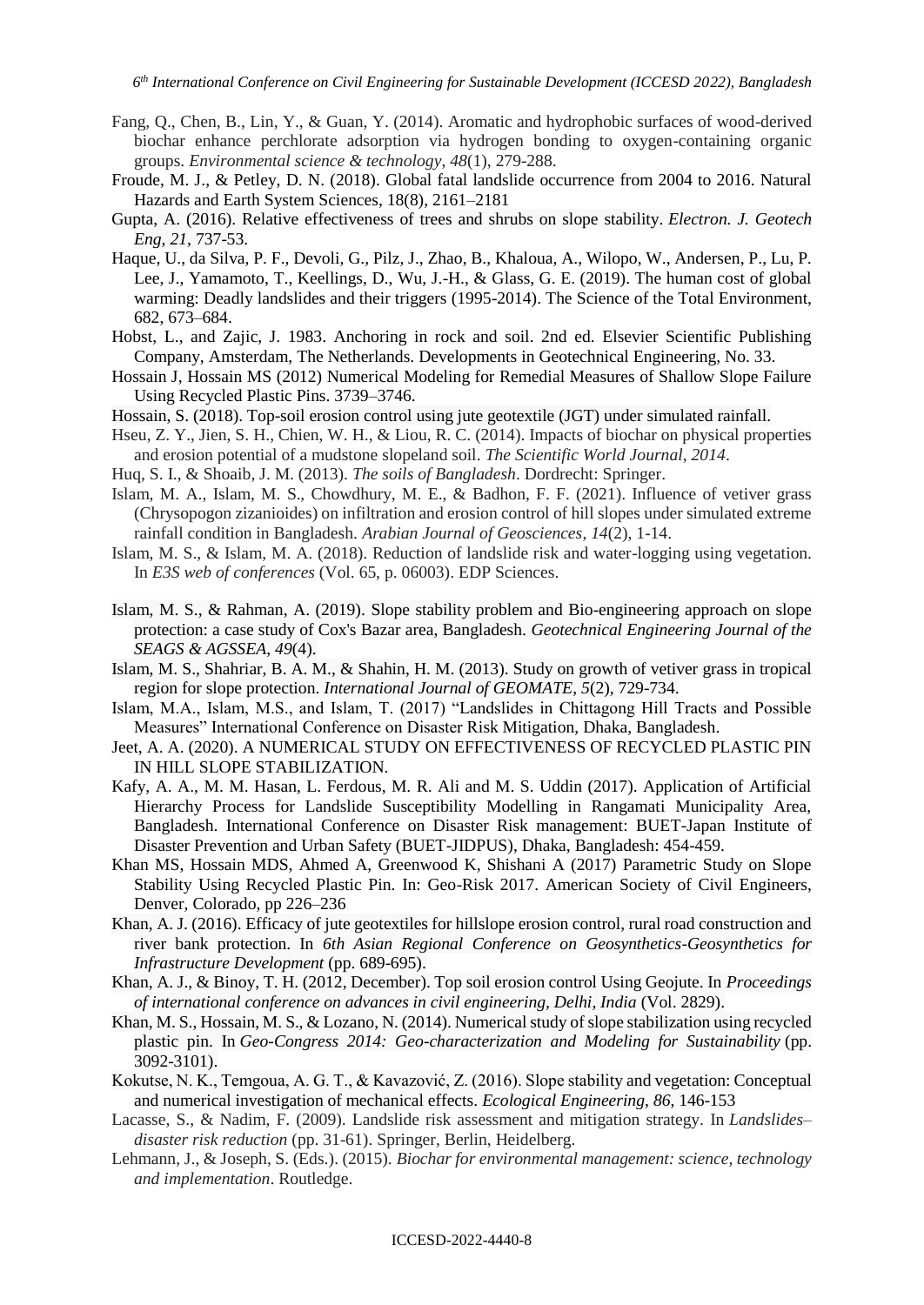- M.A. Baten, N.A. Khan, R. Ahammad, K. Missbahuzzaman, Village Common Forests in Chittagong Hill Tracts, Bangladesh: Balance between Conservation and Exploitation, Unnayan Onneshan-The Innovators, Dhaka, Bangladesh, 2010.
- Manivannan, S. (2019). Application of Jute Geo Textiles (JGT) for Sustainable Management of Hill Slopes. *Acta Scientific Agriculture*, *3*, 163-166.
- Md Shofiqul Islam1\*, Md Ashraf Hussain1, Younus Ahmed Khan2, Mohammad Akterul Islam Chowdhury3, Md Bashirul Haque, (2014). Slope Stability Problem in the Chittagong City, Bangladesh. *JoGE (2014) 13-25.*
- Mia, A. J. M., Farazi, A. H., & Mahmud, M. I. (2017). Factors affecting slope stability for triggering rainfall induced landslide at Chittagong City: a case study on 2007 and 2008 landslides. *IOSR Journal of Mechanical and Civil Engineering(IOSR-JMCE)*, *14*(4), 43-48.
- Michael Tobias Löbmann, Rita Tonin, Camilla Wellstein, Stefan Zerbe. Determination of the surfacemat effect of grassland slopes as a measure for shallow slope stability. CATENA, Volume 187, 2020, 104397, ISSN 0341-8162.
- Mittal, S. (2006). Soil Nailing Application in erosion control–an experimental study. *Geotechnical & Geological Engineering*, *24*(3), 675-688
- Nasrin, S. (2013). Erosion control and slope stabilization of embankments using vetiver system.
- Neegar Sultana. (2020). Analysis of landslide-induced fatalities and injuries in Bangladesh: 2000-2018, Cogent Social Sciences, 6:1, 1737402
- Rahman, M. M., & Khan, A. J. (2009). Raindrop Erosion Control with Geojute and Vegetation. In *Proc. of Bangladesh Geotechnical Conference. pp208-217.(Available online: https://www. researchgate. net/publication/270881881 \_RAINDROP\_EROSION\_CONTROL\_WITH\_GEOJUTE\_A ND\_VEGETATION)*.
- Saifuddin, M., & Osman, N. (2014). Evaluation of hydro-mechanical properties and root architecture of plants for soil reinforcement. *Current Science*, 845-852.
- Sanyal, T. (2017). Application of JGT and a Few Case Studies. In *Jute Geotextiles and their Applications in Civil Engineering* (pp. 181-211). Springer, Singapore.
- Sapkota, A., Ahmed, A., Pandey, P., Hossain, M. S., & Lozano, N. (2019, March). Stabilization of rainfall-induced slope failure and pavement distresses using recycled plastic pins and modified moisture barrier. In *Geo-Congress 2019: Embankments, Dams, and Slopes* (pp. 237-246). Reston, VA: American Society of Civil Engineers.
- Sarker, A. A., & Rashid, A. K. M. M. (2013). Landslide and flashflood in Bangladesh. In R. Shaw, F. Mallick, & A. Islam (Eds.), Disaster risk reduction approaches in Bangladesh. Disaster risk reduction (Methods, approaches and practices) (pp. 165–189). Springer.
- Shaw-Shong, L. (2005). Soil nailing for slope strengthening. *Geotechnical Engineering, Gue & Partners Sdn Bhd, Kuala Lumpur, Malaysia*, 30-31.
- Singh, P., & Mittal, S. (2018). Stability enhancement of slope with Self Drilling Anchors. In *Proceedings of World Congress on Civil, Structural, and Environmental Engineering*. Avestia Publishing.
- Sommers, L., Loehr, J. E., & Bowders, J. J. (2000, May). Construction methods for slope stabilization with recycled plastic pins. In *Proceedings of the Mid-continent Transportation Symposium, Iowa State University, Ames, Iowa* (pp. 15-16).
- Suhatril, M., Osman, N., Sari, P. A., Shariati, M., & Marto, A. (2019). Significance of surface ecoprotection techniques for cohesive soils slope in Selangor, Malaysia. *Geotechnical and Geological Engineering*, *37*(3), 2007-2014.
- Sultana, N., & Tan, S. (2021). Landslide mitigation strategies in south-east Bangladesh: Lessons learned from the institutional responses. *International Journal of Disaster Risk Reduction*, 102402.
- Sultana, N., & Tan, S. (2021). Landslide mitigation strategies in south-east Bangladesh: Lessons learned from the institutional responses. *International Journal of Disaster Risk Reduction*, 102402.
- Tan, Y. C., & Chow, C. M. (2004, December). Slope stabilization using soil nails: design assumptions and construction realities. In *Malaysia-Japan Symposium on Geohazards and Geoenvironmental Engineering, Bangi, Malaysia* (pp. 13-14).
- Williams, M. M., & Arnott, J. C. (2010). A comparison of variable economic costs associated with two proposed biochar application methods. *Annals of Environmental Science*.